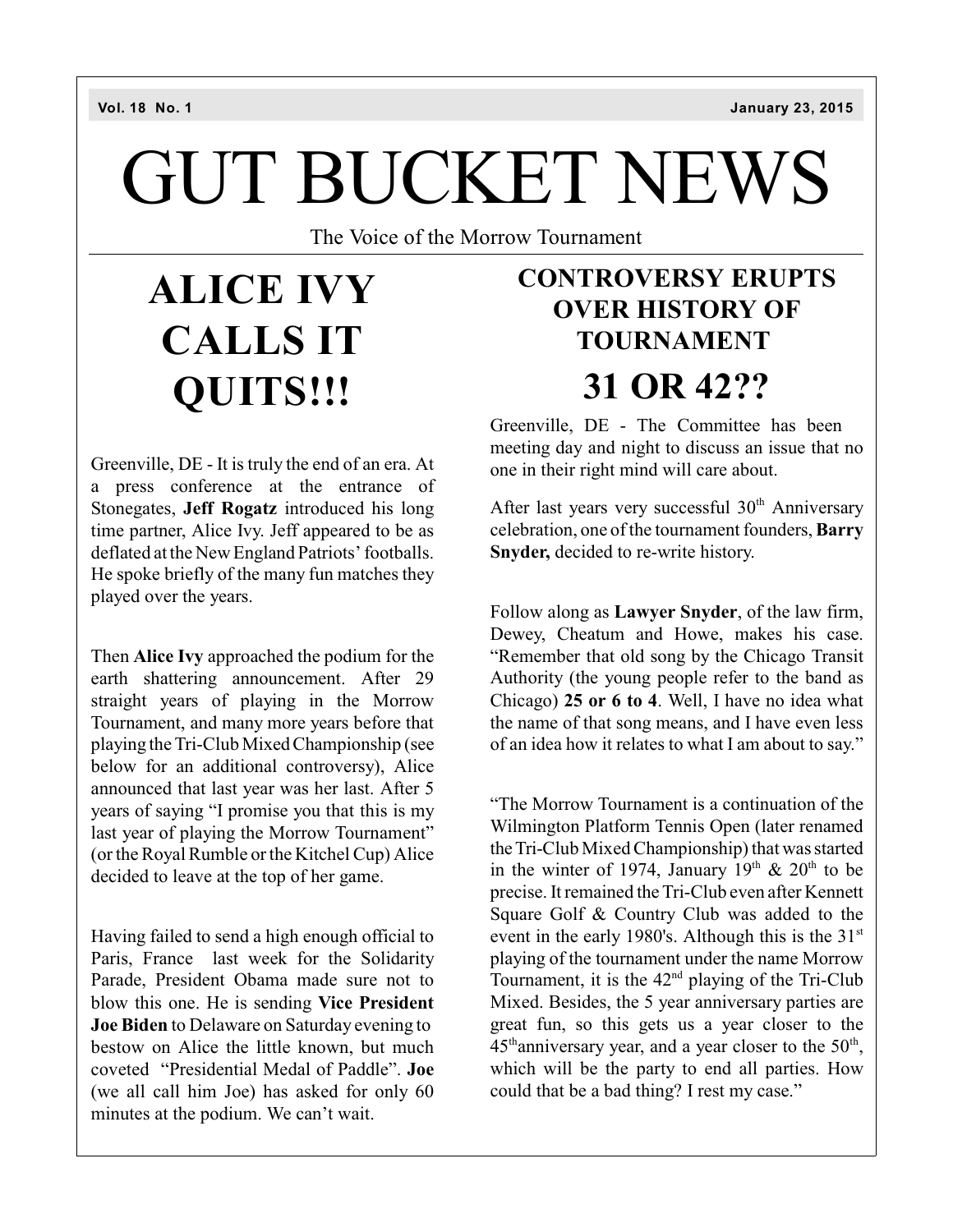# **ORIGIN OF THE MORROW TOURNAMENT**

Wilmington, DE - Paddle started in Wilmington in the early `70s. GCC had the first court. Vicmead put in two courts in 1972. WCC followed a year later. The first Tri-Club Mixed Doubles Tournament was played in 1974 (with 56 teams) When Kennett added courts their members joined the fun. (With 4 clubs, it was still the "Tri-Club").

Dick Morrow played paddle when he and his wife Sugar lived in Bronxville in the early `60s. He was the paddle proselyte in Wilmington throughout its first decade here. Dick was an excellent player, yet Dick also had a real feeling for less competitive players and beginners. He lured players of all levels onto the courts to share the fun. Dick made sure that the Tri-Club was always a fun weekend.

When Dick died in 1984, Randy Barton, Barry Snyder and Lee Wiley had the same thought. The best way to honor Dick was to name the Tri-Club after him and continue the Tournament in his spirit. Randy, Barry and Lee formed a committee with Peggy Barton, Ron and Ellie Maroney and Molly Wiley to transform the Tri-Club into the Richard R. P. Morrow Invitational Tournament. It is an invitational so we can include some out-oftown friends and make some new friends. The four flights encourages the participation of beginners and hackers. We continue it with a strong emphasis on the social, off-court fun. It is a pleasure to remember Dick when we go out each year in late January.

#### **MORROW COMMITTEE ADOPTS AUSTERITY BUDGET**

Centreville, DE - Having blown all of its savings last year, the Committee chose to cut costs this year. No vests, no sterling silver prizes.

#### **THANKS TO OUR COCKTAIL PARTY HOSTS**

| 1991      | Ellie & Ron Maroney      |  |  |
|-----------|--------------------------|--|--|
| 1994      | Peggy & Randy Barton     |  |  |
| 1995      | Debbie Pearce            |  |  |
| 1996      | Kirk & Pres Ayars        |  |  |
| 1997      | Nancy & Dave Marvin      |  |  |
| 1998      | Ann & Jeff Nielsen       |  |  |
| 1999      | Ellie & Ron Maroney      |  |  |
| 2000-2001 | Debbie Pearce*           |  |  |
| 2002-2004 | Leatrice & Toby Elliman* |  |  |
| 2005-2011 | Anne & Wade Scott**      |  |  |
| 2012-2013 | Sue Ann & John Kane      |  |  |
| 2014      | Erica & Chris Donoho     |  |  |
| 2015      | Anne & Wade Scott**      |  |  |
| 2016      | YOUR NAME HERE!!         |  |  |
|           |                          |  |  |

\*Hat Trick \*\* A Full Gowen & More

## **CELEBRATE WITH US 42 (or 31) YEARS OF FUN!!!**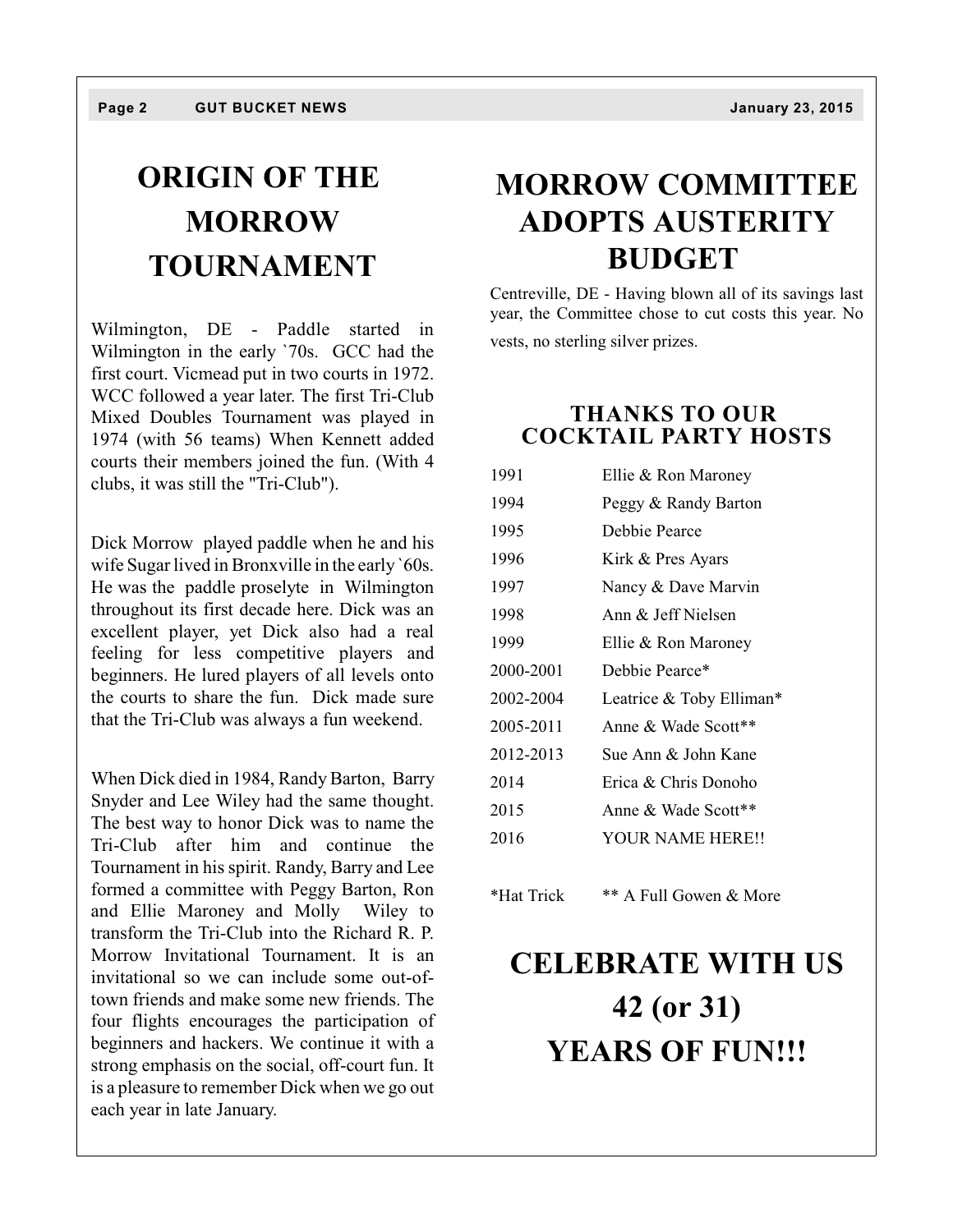#### **Page 3 GUT BUCKET NEWS January 23, 2015**

### Morrow Tournament Champions

|               | <b>CHAMPIONSHIP</b>                      | <b>FLIGHT A</b>                      | <b>FLIGHT B</b>                          | <b>FLIGHT C</b> |  |
|---------------|------------------------------------------|--------------------------------------|------------------------------------------|-----------------|--|
| <b>FLIGHT</b> |                                          |                                      |                                          |                 |  |
| 1985          | Not Created Yet                          | Chas Burkhart<br>Caroline Burkhart   | Ed Morrow<br>Wendy Richards              |                 |  |
| 1986          | Not Created Yet                          | Ernie Rivet<br>Cindy Prendergast     | Hugo Schwandt<br>Nancy Marvin            |                 |  |
| 1987          | Not Created Yet                          | Chas Burkhart<br>Caroline Burkhart   | John Hoover<br>Barbara Hoover            |                 |  |
| 1988          | Not Created Yet                          | Tim McAvoy<br>Laurie Hissey          | Chan Moore<br>Ceci Moore                 |                 |  |
| 1989          | Tim McAvoy<br>Laurie Hissey              | Larry Scott<br>Anna Brantley         | Shaw Taylor<br>Milbrey Jacobs            |                 |  |
| 1990          | Chas Burkhart<br><b>Bunny Vosters</b>    | Jeff Hulick<br>Margaret Munday       | Chip Pollock<br>Verna Teets              |                 |  |
| 1991          | Tim McAvoy<br>Laurie Hissey              | Ken Goddu<br>Candy Goddu             | Rod Maroney<br>Eileen Maroney            |                 |  |
| 1992          | Tom Safford<br>Laurie Hissey             | Ron Groff<br>Maureen O'Berg          | Jamie Marvel<br>Lisa Hughes              |                 |  |
| 1993          | <b>Todd Marvin</b><br>Cindy Prendertgast | Penn Yeatman<br>Sandy Yeatman        | George Hobbs<br>Debbie Hobbs             |                 |  |
| 1994          | Tim McAvoy<br>Laurie Hissey              | Peter Veale<br>Milbrey Jacobs        | George Hobbs<br>Margaretta Brokaw        |                 |  |
| 1995          | <b>Todd Marvin</b><br>Cindy Prendergast  | <b>Steve Kapp</b><br>Courtney Kapp   | Hugh Wallace<br>Janet Conigliaro         |                 |  |
| 1996          | <b>Todd Marvin</b><br>Cindy Prendergast  | H. G. Haskell<br>Eileen Maroney      | Mike Skibicki<br>Margaret Smith          |                 |  |
| 1997          | <b>Bob Harrison</b><br>Cindy Prendergast | Ed McQuillen<br><b>Beth LaMotte</b>  | <b>Steve Smith</b><br>Wiz Applegate      |                 |  |
| 1998          | Ed McQuillen<br>Cindy Prendergast        | Ken Goddu<br>Candy Goddu             | Douglas White<br>Carolina White          |                 |  |
| 1999          | <b>Bob Bolling</b><br>Kim Jennings       | Jeff Nielsen<br>Debbie Hobbs         | Rich Habibi<br>Debbie DePhillips         |                 |  |
| 2000          | <b>Bob Bolling</b><br>Cooey Burkhart     | Vinson Hendrix<br>Margaretta Andrews | <b>Bill Anderson</b><br>Eleanor Schwandt |                 |  |